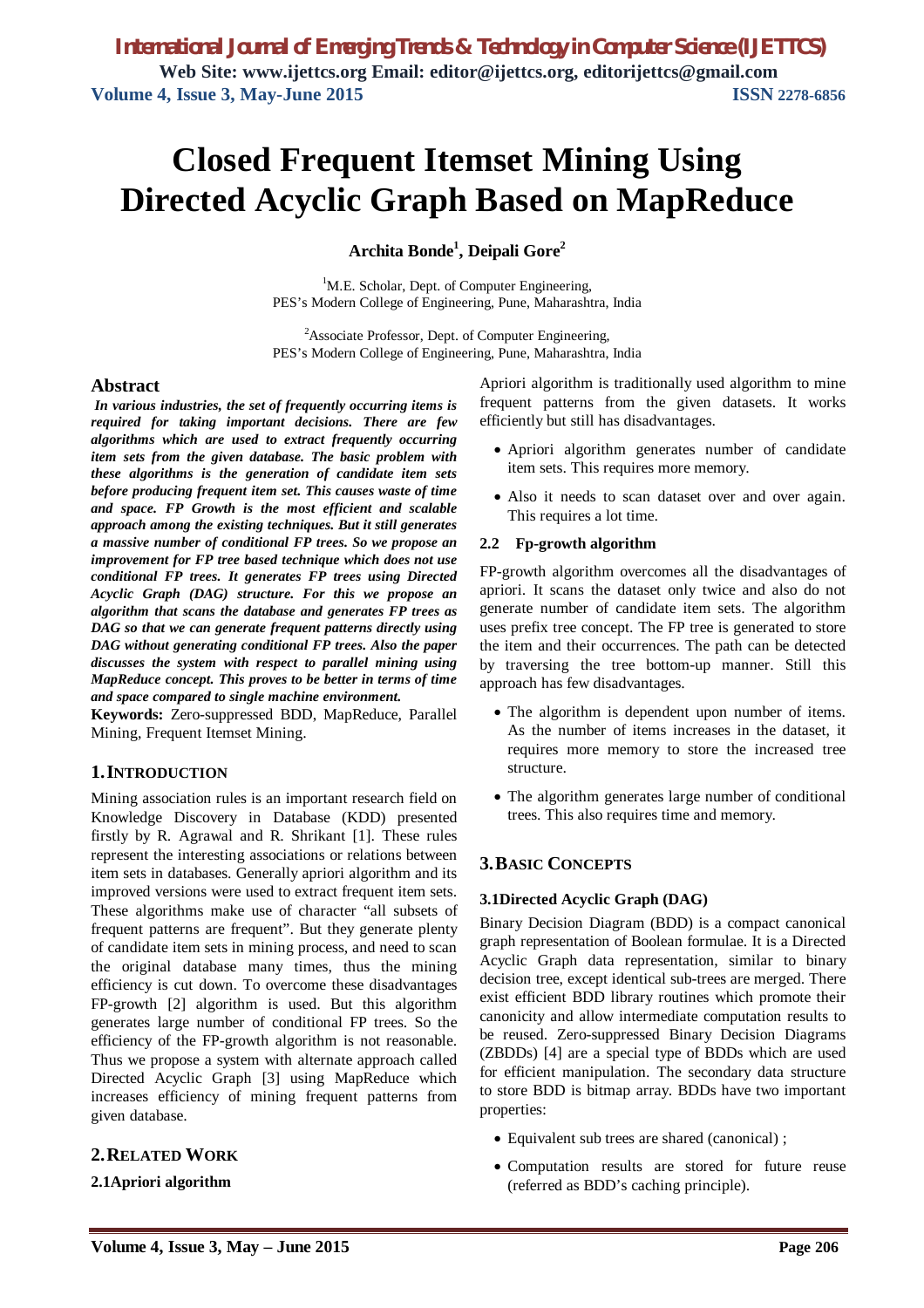A ZBDD is a special kind of BDD which was introduced for efficient analysis [5], [6]. More specifically, a ZBDD is a BDD with two reduction rules:

 Merging Rule: Merge identical sub trees. Figure 1 shows the merging rule.



**Figure 1** Merging Rule

 **Zero-suppression Rule**: Delete nodes whose 1-child node is the sink-0, and replace them with their 0 child. Figure 2 shows Zero-suppression rule.



**Figure 2** Zero-suppression Rule

# **3.2Parallel Computing Using MapReduce**

MapReduce [7]-[10] is a software framework with favorable user operability and this framework can be realized by just implementing the corresponding interfaces, classes, and other operations. Applications implemented with this framework can run on large-scale cluster. The composition of the cluster is transparent for applications, and as a good fault tolerance of framework, applications can reliably handle large-scale data sets in parallel. Figure 3 shows the MapReduce framework. We use this framework upon Hadoop Distributed File System (HDFS) for efficient use.

MapReduce framework usually partitions the input data sets to several independent data blocks, and each data block will be processed by Map task in parallel. The output of Map tasks will be shuffled by the framework, and then the intermediate results will be input to the Reduce tasks. Usually the input and output of tasks will be stored in a distributed file system (Hadoop Distributed File System HDFS) and the task scheduling and monitoring of the framework are implemented by Master node (jobtracker). MapReduce framework and HDFS are running on the same set of nodes. That is, computation nodes and storage nodes are usually in together. This configuration allows the framework to schedule tasks on data nodes (tasktracker) efficiently, and improves network bandwidth utilization of the whole cluster.



**Figure 3** MapReduce Framework

# **4.SYSTEM DESIGN**

#### **4.1System Architectural Model**



**Figure 4** System Architectural Model

As we have already seen that disadvantages of FP-Growth algorithm are overcome by changing its tree data structure into Binary Decision Diagrams. Also it is seen that the diagram can further be reduced using reduction rule and forming a Zero-Suppressed Binary Decision Diagram. The representation of it is stored in the form of a bitmap array.

The above mentioned system is to be run on single machine first. Then we apply concept of MapReduce to ZBDD. In which, the datasets are divided into equal sub datasets. We use three MapReduce functions as we need to read few intermediate output files and operate on them. The output of each slave is collected to the master machine and depends on the support frequency master shows output of frequent item sets.

Figure 4 shows the system which consists of two main components which are Master and slaves. The user will first enter the dataset file. Master will partition the dataset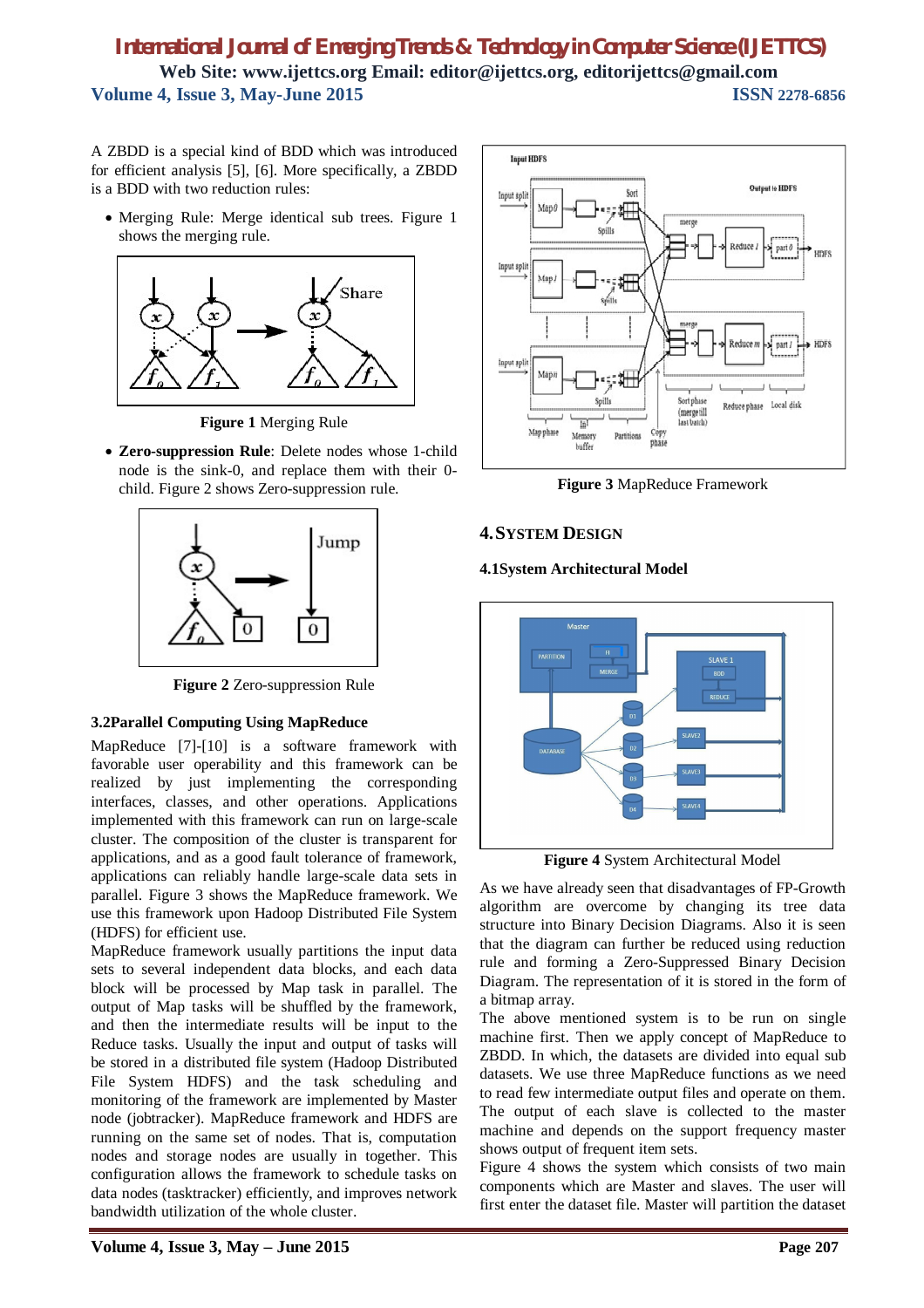into fixed size blocks. Here we take 4 slaves for example. Then master will transfer each partitioned dataset to the respective slave. Each slave will receive this partitioned dataset. Now the first MapReduce will take place. In this job, slave maps each item and set it's support frequency. The output of this job goes to master and master will filter these items according to minimum support frequency required by user. Now this filtered data is transferred to next MapReduce job, where each transaction of original data is altered according to this filtered data. Master will built a ZBDD based on this altered transactions and mine this Graph. The mined closed frequent itemsets are transferred as input to next MapReduce job. Here, final output is generated according to minimum support frequency.

#### **4.2Advantages of the System**

Our approach is slight modification of already existing frequent itemset mining from ZBDD.

- Parallel mining works efficiently in terms of reducing load on single machine as well as reducing total time required.
- The Zero-suppressed Binary Decision Diagram generates faster structure than prefix trees.
- The data structure is smaller as identical nodes are merged.
- Our approach only mines closed frequent itemsets. This reduces time required to traverse tree as well as memory required to store mined frequent itemsets.
- Closed frequent itemsets are more efficient to use than that of all frequent itemsets as the number of frequent itemsets can be numerous in size and sometimes user only needs itemsets containing items with higher support count.

# **5.ALGORITHMIC APPROACH**

#### **5.1Computational Algorithm**

Main() function runs on Master node and all the mapreduce jobs runs on slaves. Figure 5 shows the dataflow of algorithm.

#### **Master Node:**

Input: Dataset and minimum support frequency.

- **Step 1:** Split the dataset according to it's block size among number of slaves.
	- Slave Node: Job 1 (TokenizerMapper and Reducer)
- **Step 2:** Count support frequency of each item and remove those items whose support frequency is less than that of minimum support frequency specified by the user.



**Figure 5** Dataflow of Algorithmic Approach

#### **Master Node:**

• Step 3: Sort all the items according to their support frequency (ItemOrder).

**Slave Node:** Job 2 (TreeMapper and Reducer)

- **Step 4:** Filter and organize each transaction from the original dataset according to ItemOrder.
- **Step 5:** Remove redundancy by adding support count of duplicate ordered transactions.

#### **Master Node:**

- **Step 6:** Construct a ZBDD using these ordered transaction one by one.
- Step 7: Mine all closed frequent itemsets from ZBDD by traversing each node's high path and low path (freq\_itemsets).

#### **Slave Node:**

- Step 8: Calculate support frequency for each itemset from freq\_itemsets by checking it's presence in orederd transactions.
- **Step 9:** Remove itemsets whose support frequency is less than minimum support frequency required by user.

#### **Master Node:**

 **Step 10:** Merge frequent itemsets from all the slave nodes and display the output.

#### **5.2Pseudo Code for Algorithm**

#### Main()

{ Input: dataset D, min\_support;

//Job 1: find support for each item

- TokenizerMapper(){
- // Map each item
- context.write(item, 1);}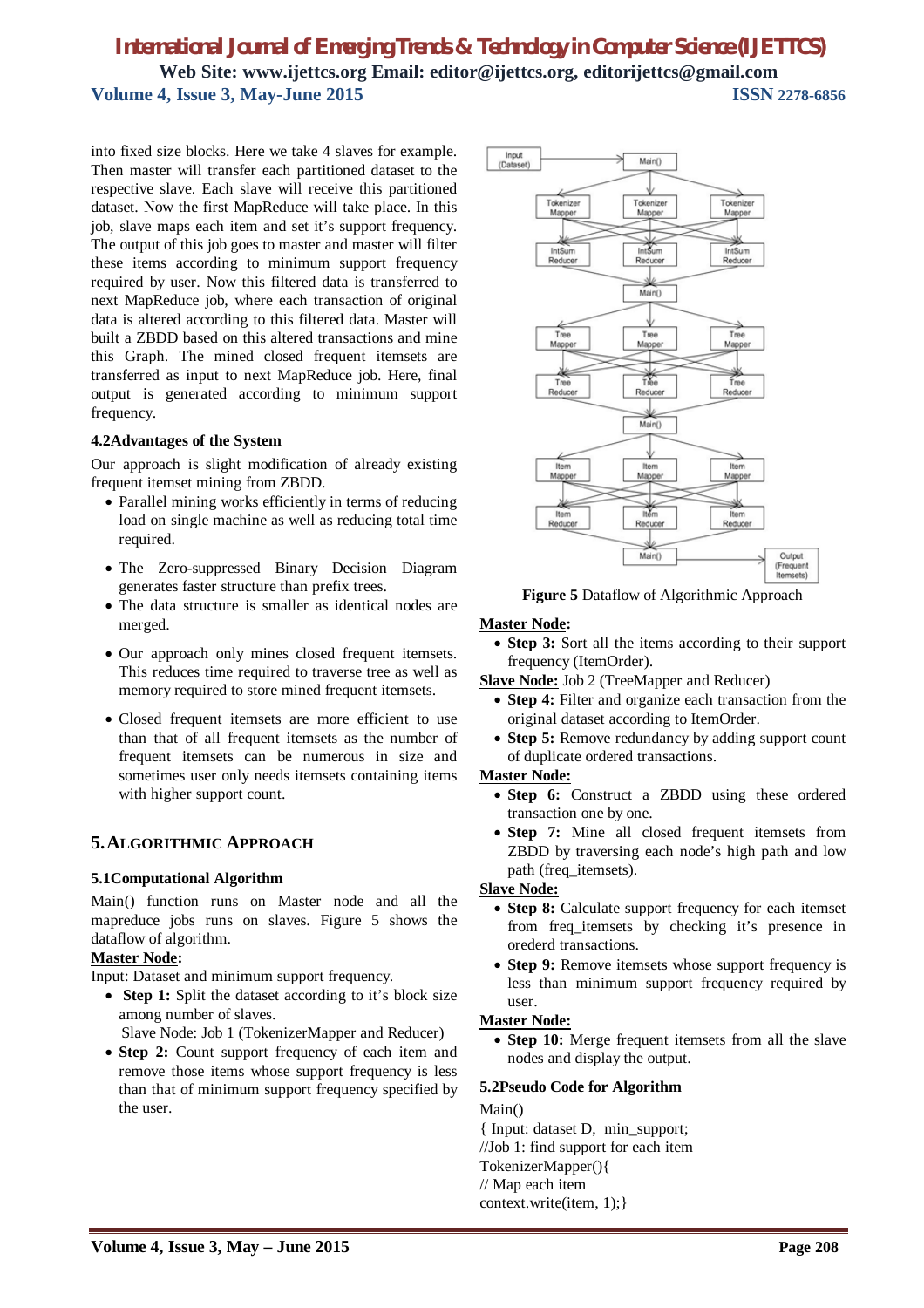TokenizerReducer(){ //Remove redundancy context.write(item, sum);}// end of Job 1 get\_freq\_items(String path){ Hashtable<String, Integer> itemset;// stores each item and it's support frequency String itemOrder; // stores items according to decreasing support frequency } // Job 2: find ordered transactions from original dataset TreeMapper(){ for each transaction in D{ for each item in itemOrder{ if (present) write to OrderedItems[]; next item; else next item; } } String str  $\leftarrow$  (String) OrderedItems[]; context.write(str, 1);} TreeReducer(){ //remove redunadancy context.write(str, sum);}//end of Job 2 Hashset<String> get\_results(String path, string itemOrder[], int min\_support){ Hashtable<String, Integer> item\_transac; // contains ordered transaction and it's support frequency ZddTree = zdd.union(ZddTree, str); //construct ZBDD for each ordered transaction Hashset<String>freq\_itemsets; //contains frequent itemsets mined from ZBDD freq\_itemsets = mine\_deep(ZddTree, null, freq\_itemsets,itemOrder) return freq\_itemsets;} Hashset<String> mine\_deep(int zd, String prefix, Hashset items, itemOrder){ high = high node of  $(zd)$ ;  $low = low$  node of  $(zd)$ ;  $var = prefix + itemOrder[variable of (zd)];$ push var to items; if(var.length()  $> 1$ ){ for( $j = 1$ ;  $j < \text{var.length}$ );  $j++)$ { add(var.subString(j, var.length()));}} if(last low node){ mine\_deep(low, prefix, items, itemOrder); } if(last high node){ mine\_deep(high, var, items, itemOrder);} return items;} //Job 3: find frequent itemsets with support greater than or equal to min\_support ItemMapper{ For each itmset{ For each ordered transaction{ if(present) context.write(itemset, 1); else next itemset; } } } ItemReducer{

//remove redundancy and remove items whose support less than min\_support context.write(itemset, sum);}//end of Job 3 Output: Frequent itemsets with support greater than min\_support }

#### **6.RESULTS**

#### **6.1Working of Algorithm using Example**

Table 1 shows the dataset we are using as input to our system. Minimum support frequency is considered as 3.

| <b>Table 1:</b> General Dataset |                        |  |  |  |
|---------------------------------|------------------------|--|--|--|
| TID                             | <b>Transactions</b>    |  |  |  |
|                                 | f, a, c, d, g, i, m, p |  |  |  |
| $\overline{2}$                  | a, b, c, f, l, m, o    |  |  |  |
| $\mathcal{E}$                   | b, f, h, j, o          |  |  |  |
|                                 | b, c, k, s, p          |  |  |  |
| $\tilde{\phantom{a}}$           | a, f, c, e, l, p, m, n |  |  |  |

After job 1 is finished, the output can be seen as table 2. It contains the items with support frequency greater than or equal to minimum support frequency.

#### **Table 2**: Frequent Items

| <b>Item</b> | ${\large \bf Support}$<br>Frequency |
|-------------|-------------------------------------|
| a           |                                     |
|             |                                     |
| c           |                                     |
|             |                                     |
| m           | 3                                   |
|             | 2                                   |

After job 2 is finished, the output can be seen as table 3. It contains the ordered transactions containing only items present in table 2.

| <b>Ordered</b><br><b>Transactions</b> | <b>Support</b><br><b>Frequency</b> |
|---------------------------------------|------------------------------------|
| c, b, p                               |                                    |
| f. b                                  |                                    |
| f, c, m, a, p                         |                                    |
| f, c, m, b, a                         |                                    |

The Zero-suppressed binary decision diagram (ZBDD) created using ordered transactions from table 3 is shown in figure 6.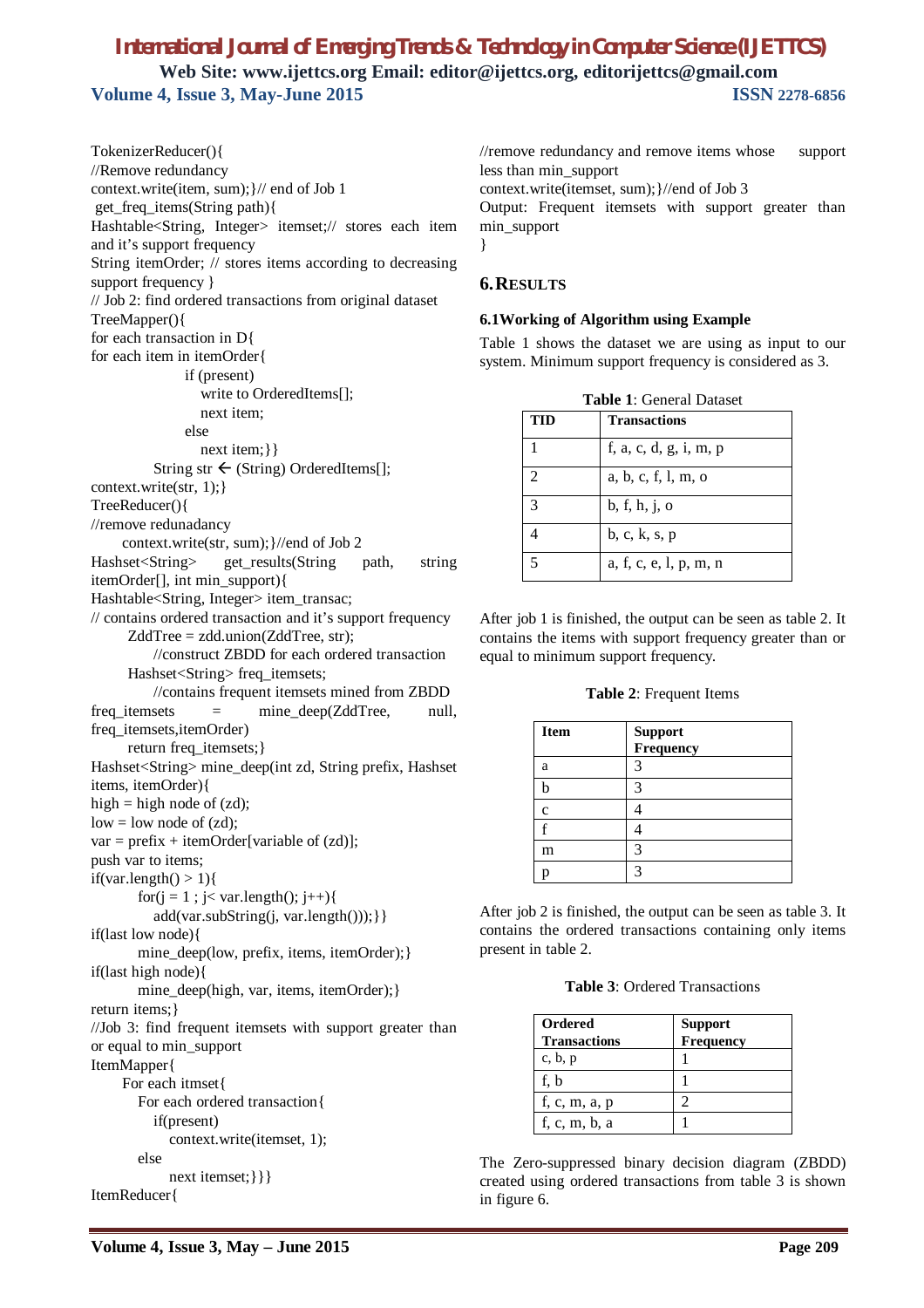

**Figure 6** Zero-suppressed Binary Decision Diagram

All the closed frequent itemsets mined from ZBDD are as,

Freq\_itemsets={ cb, cmba, fcmb, fcma, bp, ma, mb, map, fcmba, f, fcmap, ba, b, c, cbp, a, fcm, mba, m, fb, cmb, cm, ap, p, cmap, cma}

The output of job 3 i.e. final output of system is showm in table 4. It contains the closed frequent itemsets whose support frequency is greater than or equal to minimum support frequency.

**Table 4**: Closed Frequent Itemsets

| <b>Closed Frequent</b><br><b>Itemsets</b> | <b>Support</b><br>Frequency |  |
|-------------------------------------------|-----------------------------|--|
| c, m                                      |                             |  |
| f. c                                      |                             |  |
| f, c, m                                   |                             |  |

#### **6.2Performance Analysis**

We tested our system performance by using input datasets of different sizes. We used 1.6 Mb, 3.1 Mb, 6.3 Mb and 12.5 Mb datasets for this. The time required for all these datasets are shown in table 5 according to single machine environment and two slave environment. The minimum supports given to all these datasets are also shown.

| <b>Dataset</b><br><b>Size</b><br>(MB) | <b>Minimum</b><br><b>Support</b><br>Frequency | <b>Time for</b><br><b>Single</b><br><b>Machine</b><br>(sec) | <b>Time</b><br>for<br><b>Two Slave</b><br><b>Machines</b><br>(sec) |
|---------------------------------------|-----------------------------------------------|-------------------------------------------------------------|--------------------------------------------------------------------|
| 1.6                                   | 25000                                         | 69                                                          | 76                                                                 |
| 3.1                                   | 50000                                         | 72                                                          | 111                                                                |
| 6.3                                   | 100000                                        | 92                                                          | 78                                                                 |
| 12.5                                  | 200000                                        | 115                                                         | 89                                                                 |

**Table 5**: Performance Analysis

Based on the total time required for system to get the desired output on single as well as distributed environment, the graph shown in figure 7 and 8 is plot.



**Figure 7** Bar Chart



**Figure 8** Performance Graph

It is observed that for small size of dataset, the time required to carry out whole approach on single machine environment is less than that on distributed environment using two slaves. Here, we can say that, single machine environment is efficient for smaller datasets. But as the dataset sizes goes on increasing, the time required by system on distributed environment is less than that of single machine environment. So the system proposed by us is very efficient for mining closed frequent itemsets from big data.